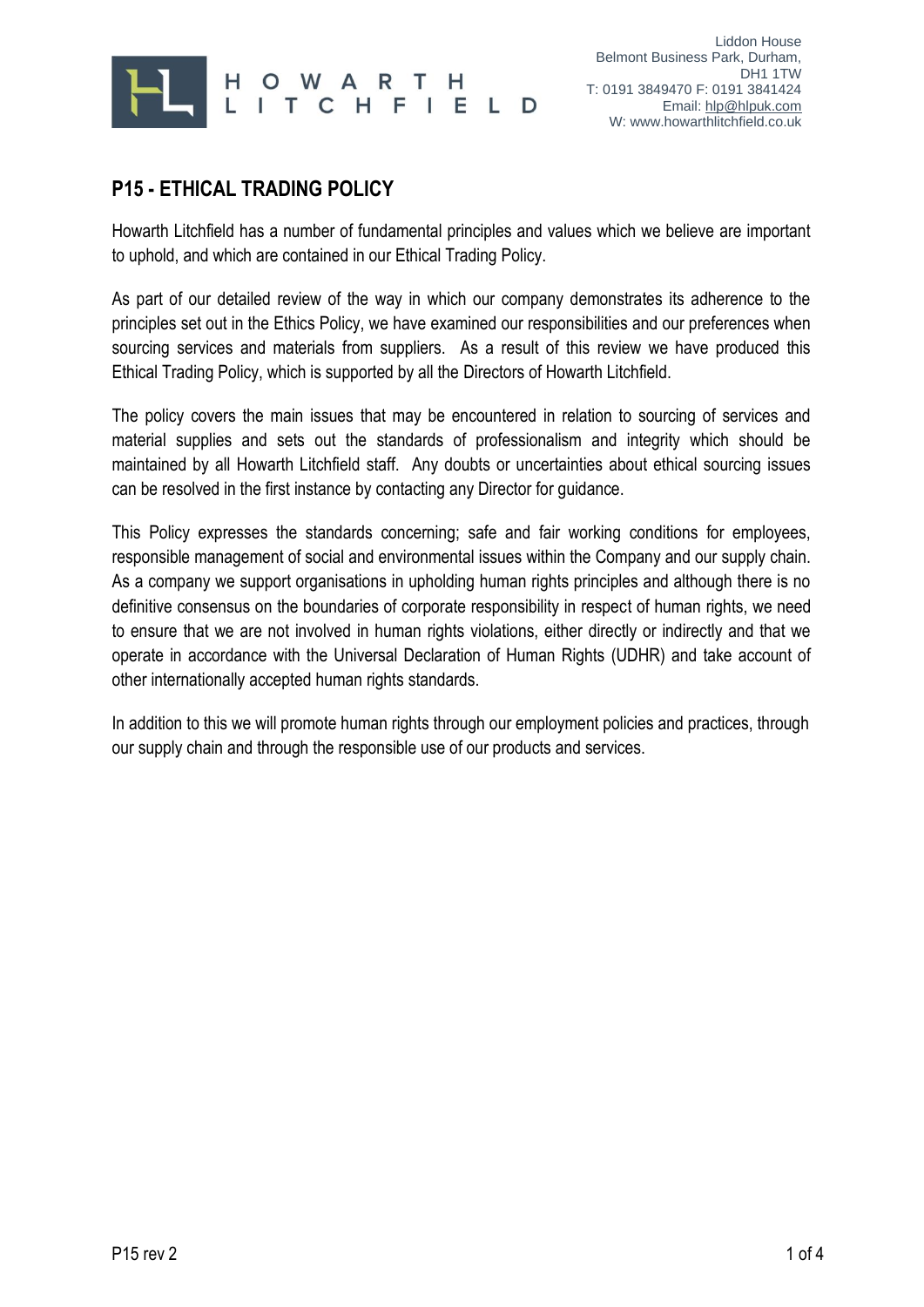

#### **Ethical Trading Principles – Human Impact**

In choosing the businesses we wish to develop long term partnerships with, we have established key principles which we would expect these businesses to adhere to. These have been based on the Ethical Trading Initiative Base Code, and we consider them to be fundamental to our Ethical Trading Policy.

These are outlined below:

- 1. Employment is freely chosen.
- 2. Freedom of association is respected.
- 3. Working conditions are safe and hygienic, including safe housing where appropriate.
- 4. Child labour shall not be used.
- 5. Living wages are paid in line with local law.
- 6. Deductions from salary will not be used as a disciplinary measure.
- 7. Working hours are not excessive.
- 8. Discrimination is not practised.
- 9. Regular employment is provided for all employees.
- 10. No bribery, corruption, blackmailing or bullying is permitted.
- 11. No restrictions on trading will be imposed on our supply-chain partners as a way of guaranteeing business.
- 12. No harsh or inhumane treatment is allowed.

#### **Ethical Trading Principles – Environmental Impact**

Companies who are employed to supply Howarth Litchfield with services of supplies should, as a minimum, comply with all statutory and local legal requirements relating to the environmental impacts of their business in their country. In addition, steps should be taken to optimise the use of energy and natural resources and reduce the generation of waste.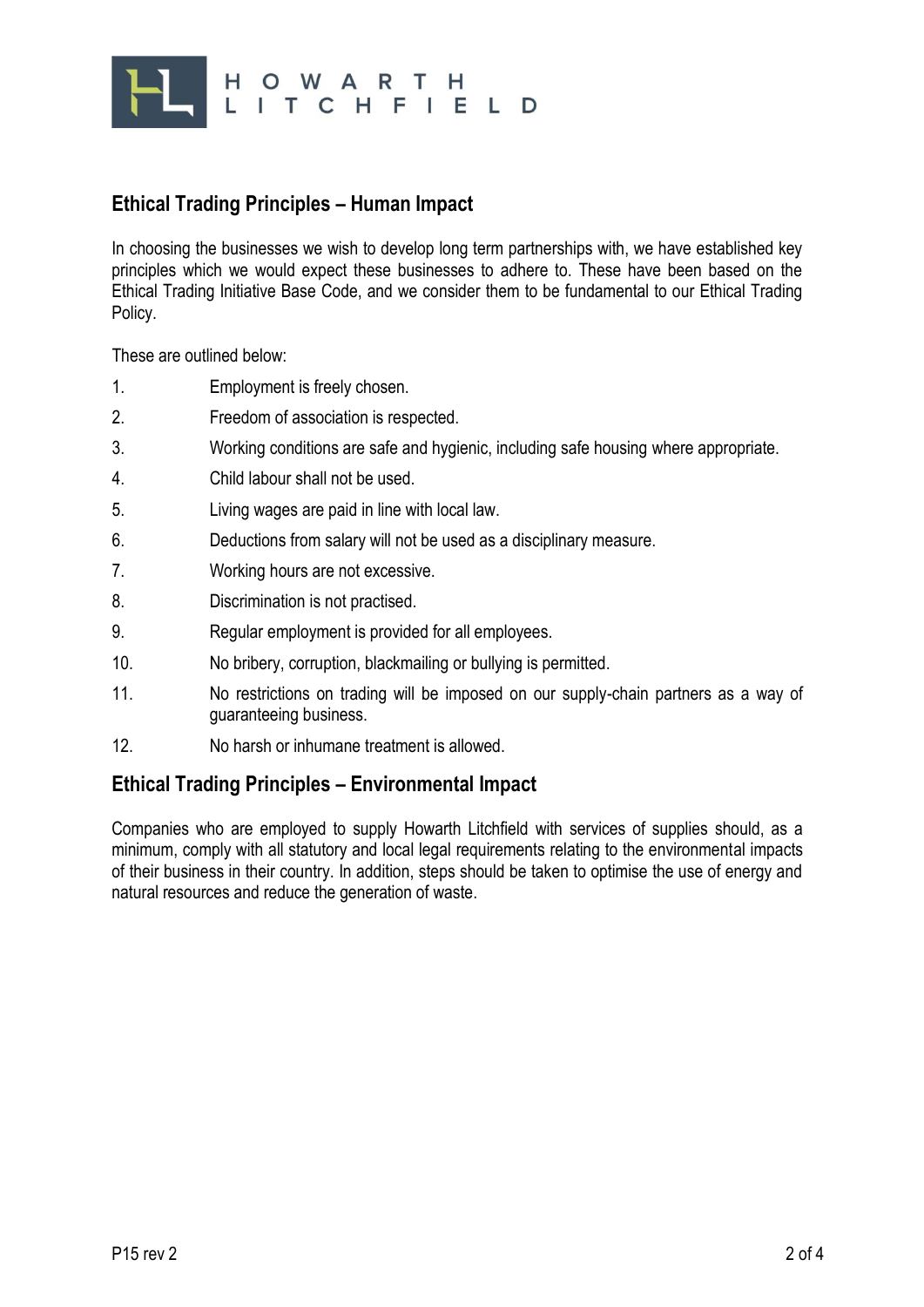

## **Ethical Trading Principles – Economic Impact**

Howarth Litchfield will not exert undue pressure on its suppliers in terms of price, discount, payment terms or other financial arrangements so as to jeopardise the long term viability of their operations. Howarth Litchfield shall use a variety of assessment methods to verify ethical sourcing standards. Howarth Litchfield will aim to work collaboratively with our suppliers on the implementation of the Policy, which may include:

- 1 Vendor assessment questionnaires or joint audits.
- 2 Site visits.
- 3 Individual and group employee interviews.

The Company may use external sources such as SEDEX (Supplier Ethical Data Exchange) to allow for wider research and to cross check details with third party assessments.

### **Principle - Operating**

Howarth Litchfield will encourage a spirit of mutual trust with our suppliers and will work with them to achieve required ethical standards and, as far as possible, at no increase in cost or reduction in service quality.

- 1 A Howarth Litchfield director will be assigned responsibility for compliance with this policy and effective communication of the policy to employees. Suppliers are expected to do the same.
- 2 Suppliers and sub-consultants will be treated fairly, honestly and in accordance with agreed terms.
- 3 From time to time, suppliers may divulge confidential information to Howarth Litchfield and its employees. It is our duty to respect these confidences.
- 4 Any complaints from suppliers will be dealt with promptly and fairly.
- 5 It is not Howarth Litchfield policy to knowingly infringe on the copyright, trademarks, patents or other properly registered intellectual property of others.
- 6 Howarth Litchfield employees will ensure that contracts or arrangements agreed with suppliers are consistent with the values and principles outlined, and that they do not reflect badly on our reputation.
- 7 Any suppler or sub-consultant site visits conducted, or interviews completed will be reported and the results communicated to suppliers to allow for transparency and feedback. We recognise this as a continuous improvement process, with the aim of working with supply chain partners to improve standards rather than find alternative sources of supply.